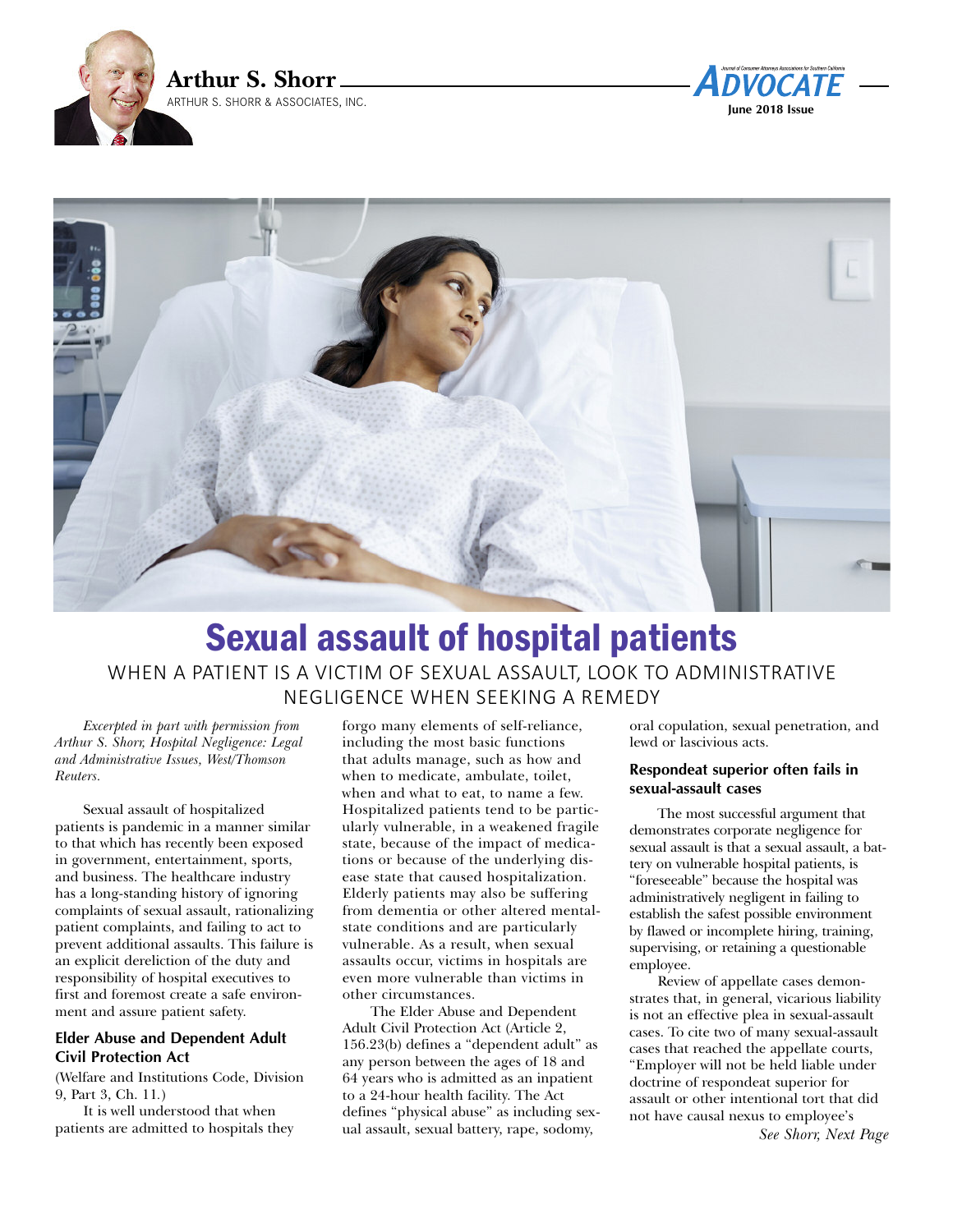

work." (*Lisa M. v. Henry Mayo Newhall Memorial Hospital* (1995) 12 Cal.4th 291.) Also, "Resident's actions were not in furtherance of the business of hospital, or within the scope of his employment, and thus could not form basis for recovery under doctrine of respondeat superior. (*N.X. v. Cabrini Medical Center,* 2002) 97 N.Y.2d 247, 765 N.E.2d 844.)

## **Administrative negligence in hiring**

The process of protecting patients begins with the Human Resources (HR) department and the pre-employment screening and applicant vetting process. The vast majority of perpetrators are hospital employees, most often caregiving staff (nurses, nurse aides, therapists) and ancillary staff (technicians, transporters), job classifications that allow close proximity and physical interaction with patients. An example of administrative negligence is failure to independently validate all details of the applicant's qualifications, licensure, and credentials; check references from previous employers; question and reconcile all gaps in employment history; and perform a comprehensive criminal background check.

In *Sparks Regional Medical Center v. Smith* (1998) 63 Ark.App. 131, 976 S.W.2d 396, patient Smith alleged that while she was a patient at the hospital she was sexually assaulted by an employee, Chavez, who had been assigned to bathe her. Smith alleged that the hospital had been negligent in hiring Chavez, because he previously had been discharged by St. Edward Hospital for sexually harassing a patient. Five years after being terminated by St. Edward Hospital, Chavez applied for a position at Sparks Regional Medical Center, omitting his employment at St. Edward from his employment history, which resulted in a five-year gap in his employment history. The human resource department at Sparks failed to reconcile this obvious five-year gap in Chavez's employment history. Had they done so, Sparks would have learned of Chavez's previous employment, and could have found that he was not eligible for re-hire at St. Edward Hospital. Confirmation of eligibility or non-eligibility for re-hire by

previous employers is among the critical information for determining whether or not an individual should be hired.

## **Administrative negligence in supervision**

In an unpublished case, an aide who was transporting a patient from the emergency department to a nursing station diverted the patient to an unattended nursing station, closed the door to a vacant patient room, and assaulted a sedated patient repeatedly. The receiving nursing unit had been made aware that a patient would be transferred from the emergency department, but the hospital's policies did not require specification of the time of transfer. As a result, the receiving unit had no specific expectation as to when the patient would arrive. This hospital also failed to have a policy requiring that patients being transported from one unit to another be accompanied by a nurse in addition to a transporter. The jury found that the hospital had been administratively negligent by its failure to establish such policies and procedures, and attached liability to the hospital rather than to the perpetrator.

Abuse often occurs post-operatively while the patient is emerging from anesthesia or sedation. It is at this time that patients may be least lucid and least able to defend themselves. However, patients tend to have explicit memories when grossly inappropriate behavior occurs, notwithstanding their temporary cognitive limitations. Abuse also occurs when caregivers are assisting patients with showering, bed-baths, or toileting, or exposing genitalia for wound care.

Joint Commission Standard LD.03.01.01 requires that hospital leaders create and maintain a culture of safety and quality. It is left to individual hospitals to establish policies and procedures that comply with this standard.

For example, policies could include a requirement that two staff members are present whenever a patient is examined or bathed. At the very least, patients should be informed that a chaperone is available. A more proactive policy would allow patients to refuse the presence of a chaperone rather than be advised that one is available

upon request. When a hospital ignores the foreseeability of patient abuse in this circumstance it is in effect failing to establish a protocol that prioritizes a culture of safety.

## **Administrative negligence in retention**

Hospitals often respond to allegations of sexual abuse by denying and rationalizing patient complaints of sexual assault. Patient complaints of abuse often are dismissed as hallucinatory post-anesthesia or medication-induced events, or the patient's misinterpretation of routine patient care because nursing staff hasn't adequately explained to the patient what is or will be occurring in the caregiving process.

The default priority of hospital administrators and senior staff is to protect the reputation of the facility, which may shield the predator, effectively enabling serial predators to continue to abuse patients, even when multiple complaints are received by administrators and senior staff. Continuity of concern regarding an individual predator is often disrupted when supervisors change jobs, leave the facility, produce poor documentation or fail to review prior complaints, while the predator remains in place. In these circumstances new supervisors, when faced with a complaint of sexual assault, absent specific staff records to the contrary and having no historical context or knowledge of previous complaints, presume that the alleged predator has a clean record and will give the employee the benefit of the doubt.

# **Patients rarely are believed**

Hospitals rarely report allegations to law enforcement because patients rarely are believed. Bedside caregivers usually report patient complaints to a nursing supervisor, who assumes that the patient was dreaming or hallucinating because of the effect of medication. Typically, the supervisor who interviews the patient has been given no investigative training by the hospital. The Human Resources representative who interviews the accused staff member rarely has any training for investigating a complaint of

*See Shorr, Next Page*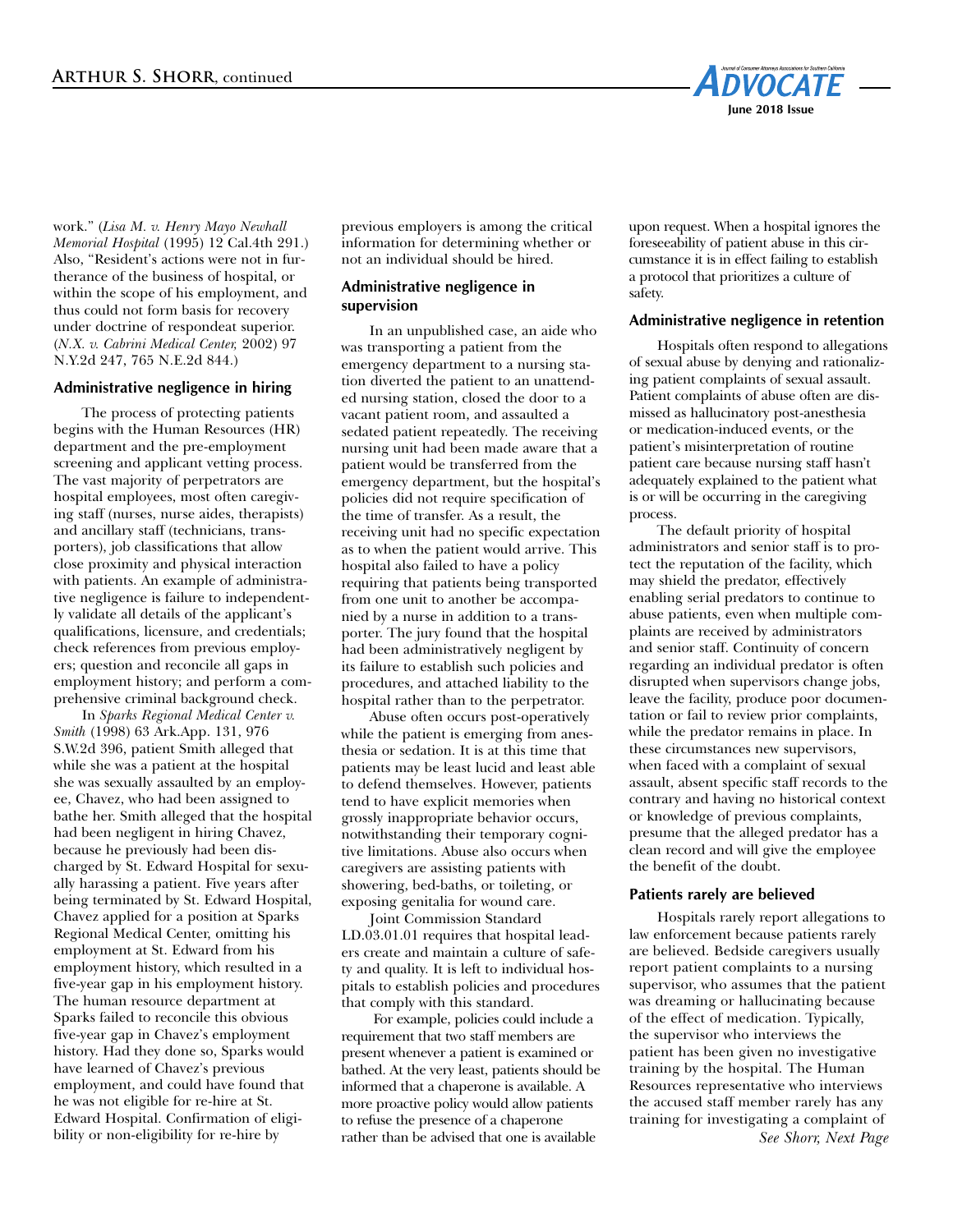

assault. All too often the patient complaint is considered "resolved" and no further action is taken. A report of the complaint and resolution may be placed in the employee's personnel file. When another complaint about the same employee is made at a later date there may be a new supervisor who has no knowledge of the initial complaint. At that point the interview and resolution begins again; thus, a serial predator has been created as a result of hospital negligence.

In a large number of litigated cases the fact pattern reflects a series of similar allegations about assaults occurring in the same manner on the same nursing unit. Too often, for reasons noted above, hospital leadership dismisses the complaint out of hand and fails to give any credence to the allegation. As a result, the allegations are not investigated, thereby enabling the serial predator the ongoing opportunity to continue to assault additional patients until an incident occurs wherein the allegations are irrefutable and cannot be ignored. In these cases it is clear in retrospect that the hospital had early notice of a sexual predator but failed to act. When this fact pattern is demonstrated, the hospital is exposed to punitive damages because hospital leaders knew or should have known of the prior instances had they been properly investigated.

In *Rosenberg v. Encino Tarzana Medical Center et al*., *Superior Court of California, County of Los Angeles,* BC364189, the jury awarded \$65 million in punitive damages, citing the hospital's failure to act upon its notice of a series of sexual assault allegations about a specific employee, prior to his assault on patient Rosenberg. This case is a classic example of systemic failures ranging from frontline nursing supervisors to the Chief Executive Officer, demonstrating administrative negligence in protecting patients from serial predators.

## **In-hospital assault by outsiders**

Review of appellate cases demonstrates that in general, premises liability is not an effective plea in cases of sexual



assault by outsiders. "Generally, a person has no duty to control the conduct of a third person to prevent injury to another." (*Delgado v. Lohmar,* 289 N.W.2d 479 (Minn. 1979).)

Exposure to patient abuse by visitors and intruders occurs when hospitals fail to establish and implement visitor containment policies and concurrently sensitize nursing staff to the possibility of safety issues with legitimate visitors and unauthorized intruders. For example, although many hospitals require visitors to register, visitors are rarely asked for the name of the patient they are visiting. As a result, when visitors arrive on a nursing unit it is possible for almost anyone to simply walk past the nursing station and enter any room.

Liability may attach to the hospital based upon its administrative failure to establish and enforce policies and procedures designed to protect patients from intruders. It is the responsibility of the patient care staff to be aware of outsiders on the unit and to challenge anyone whose identity is unknown. According to Joint Commission Standard LD.01.03.01, the governing body is ultimately responsible for the safety and quality of care, treatment and services provided to patients. Joint Commission Standard EC.02.01.01, Elements of Performance, specifically requires that hospitals identify all individuals entering the facility.

When hospitals fail to limit access to patient rooms, and nursing staff fail to challenge and oversee visitors, this failure creates an opportunity for outside

predators to assault vulnerable patients. Policies and procedures should include sign-in sheets and stick-on name badges for visitors, specifically noting the room number and the name of the patient the visitor is authorized to visit. Limiting access to nursing units in this manner, and requiring nursing staff to respectfully engage every person who enters the unit, by acknowledging their presence and verifying their destination, demonstrates a sense of priority to maximizing patient privacy and protection.

#### **Administrative failure to train**

Hospitals typically require staff to sign an acknowledgement of the institution's policy regarding sexual abuse and harassment. Other than addressing the issue in new staff orientation, hospitals rarely if ever follow through with annual in-service education sessions devoted to this topic. A proper curriculum should address reviewing and enforcing policies and procedures for responding to complaints of sexual assault, as well as policies related to hiring and reporting. When hospitals negligently fail to create a sense of priority and fail to sensitize staff to the possibility of patients being sexually assaulted, sexual predators are enabled to assault patients.

### **Reporting requirements**

Licensed staff, as well as supervisors and administrators working in hospitals, are considered "mandated reporters" under the California Elder Abuse and *See Shorr, Next Page*